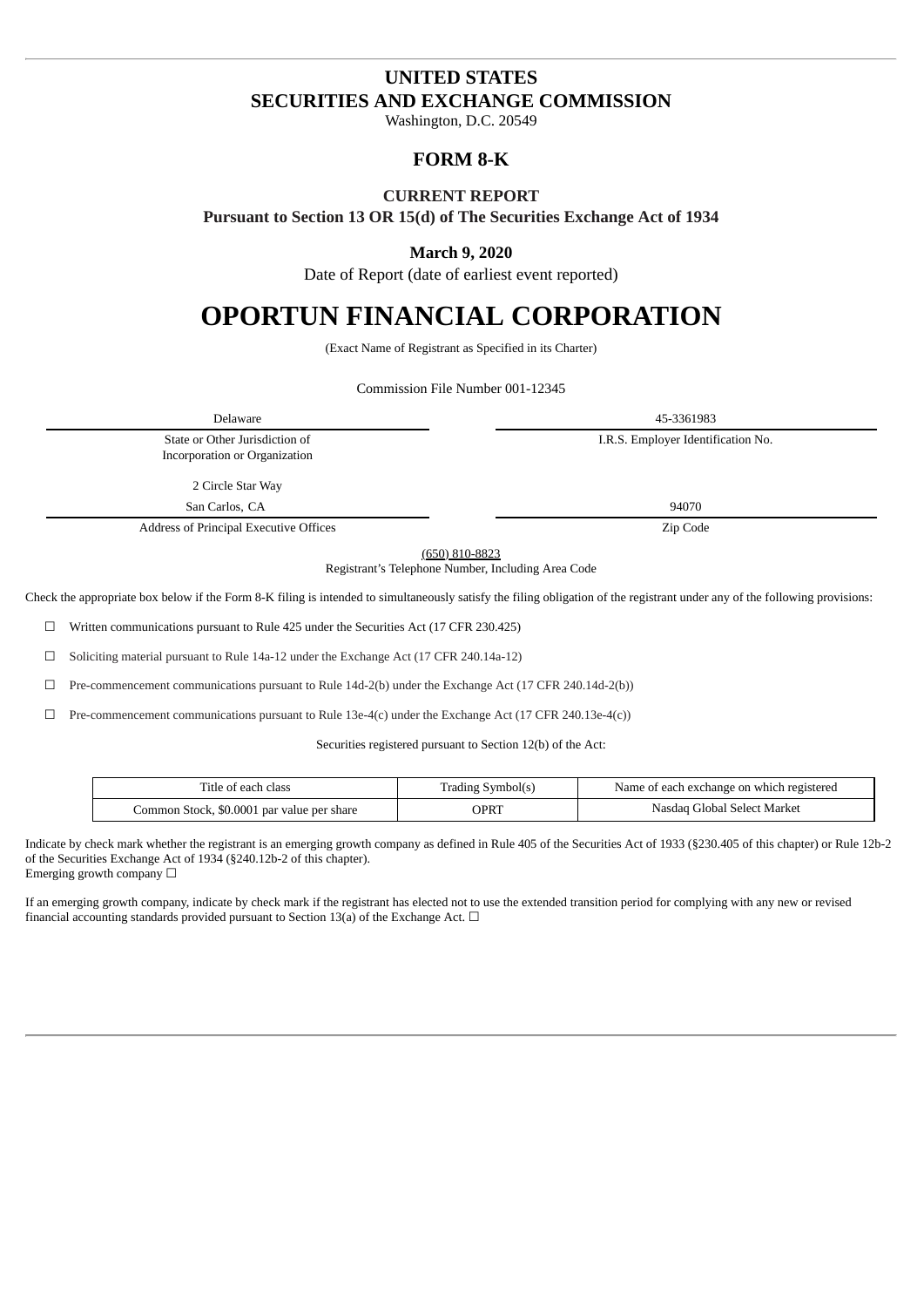### *Item 1.02. Termination of a Material Definitive Agreement*

On March 9, 2020 (the "Redemption Date"), Oportun Funding VI, LLC, as issuer (the "Issuer"), a wholly-owned subsidiary of the Company, completed the redemption (the "Redemption") of the Notes of Series 2017-A (the "Notes"). The Notes were issued pursuant to the Base Indenture dated as of June 8, 2017 (the "Base Indenture") entered into between the Issuer and Wilmington Trust, National Association, as trustee (the "Trustee"), as supplemented by the Series 2017-A Supplement to the Base Indenture, dated as of June 8, 2017 (the "Series Supplement"). The Issuer paid a redemption price of \$160.0 million (the "Redemption Price") to the Trustee, plus the accrued and unpaid interest to, but not including, the date of the redemption, which is the amount sufficient to fund the Redemption and to satisfy and discharge the Issuer's obligations under the Notes and the Base Indenture.

#### *Item 9.01. Financial Statements and Exhibits*

(d) Exhibits

#### **Exhibit Number**

104 Cover Page Interactive Data File embedded within the Inline XBRL document